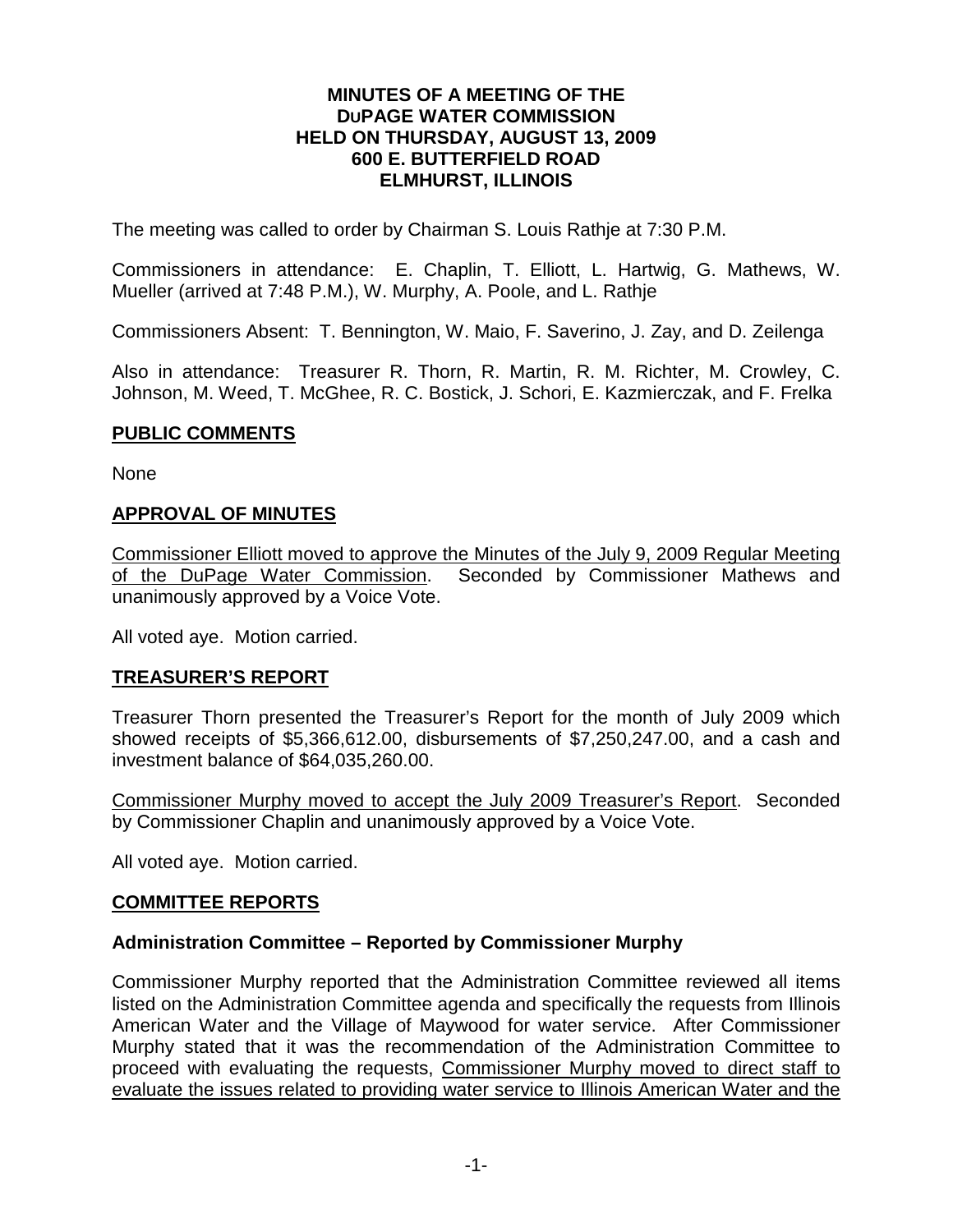Village of Maywood. Seconded by Commissioner Poole and unanimously approved by a Voice Vote.

All voted aye. Motion carried.

Commissioner Murphy concluded his report by stating that the Administration Committee discussed Open Meetings Act issues, noting the Commission is in full compliance.

## **Engineering & Construction Committee – Reported by Commissioner Poole**

Even though the Engineering & Construction Committee did not have a quorum, Commissioner Poole reported that those present discussed and recommended all items for approval.

## **Finance Committee – Reported by Commissioner Mathews**

Even though the Finance Committee did not have a quorum, Commissioner Mathews referred to Financial Administrator Richter's memorandum regarding Timing of Water Rate Increases and recommended that the discussion be deferred to the September meeting for full Committee review.

### **CHAIRMAN'S REPORT**

Chairman Rathje began his report by referring to the two books that were distributed at the meeting: *On the Brink: The Great Lakes in the 21st Century* and *Great Lakes for Sale: From Whitecaps to Bottlecaps* by author Dave Dempsey. Commissioner Rathje reminded the Board that Mr. Dempsey was selected to be this year's guest speaker at the water issues breakfast on November 17<sup>th</sup> and encouraged all Commissioners to attend the event.

Chairman Rathje also reported that he recently attended The Conservation Foundation luncheon and stated that he was able to speak to Brook McDonald and asked Mr. McDonald to contact the Commission with ideas of areas where improvement can be made. Chairman Rathje then asked Water Operations Manager McGhee to give a brief update on the progress of the Commission's Water Conservation Program.

Water Operations Manager McGhee began by referring to a rain barrel display that was set up in the meeting room, stating that the rain barrel was one of the displays promoted at the Elmhurst Green Fest and was well received. Water Operations Manager McGhee noted that the Conservation Foundation has offered the Commission a discount on the rain barrels from \$85.00 to \$65.00 and staff planned to offer the discount to Commissioners and Commission employees. In addition, Water Operations Manager McGhee stated that the Commission will be donating one rain barrel to each utility customer as a training aid. After assuring that the rain barrels were fairly simple to install, requiring a two inch platform that can be purchased through the Conservation Foundation, and noting a capacity of approximately 58 gallons, Water Operations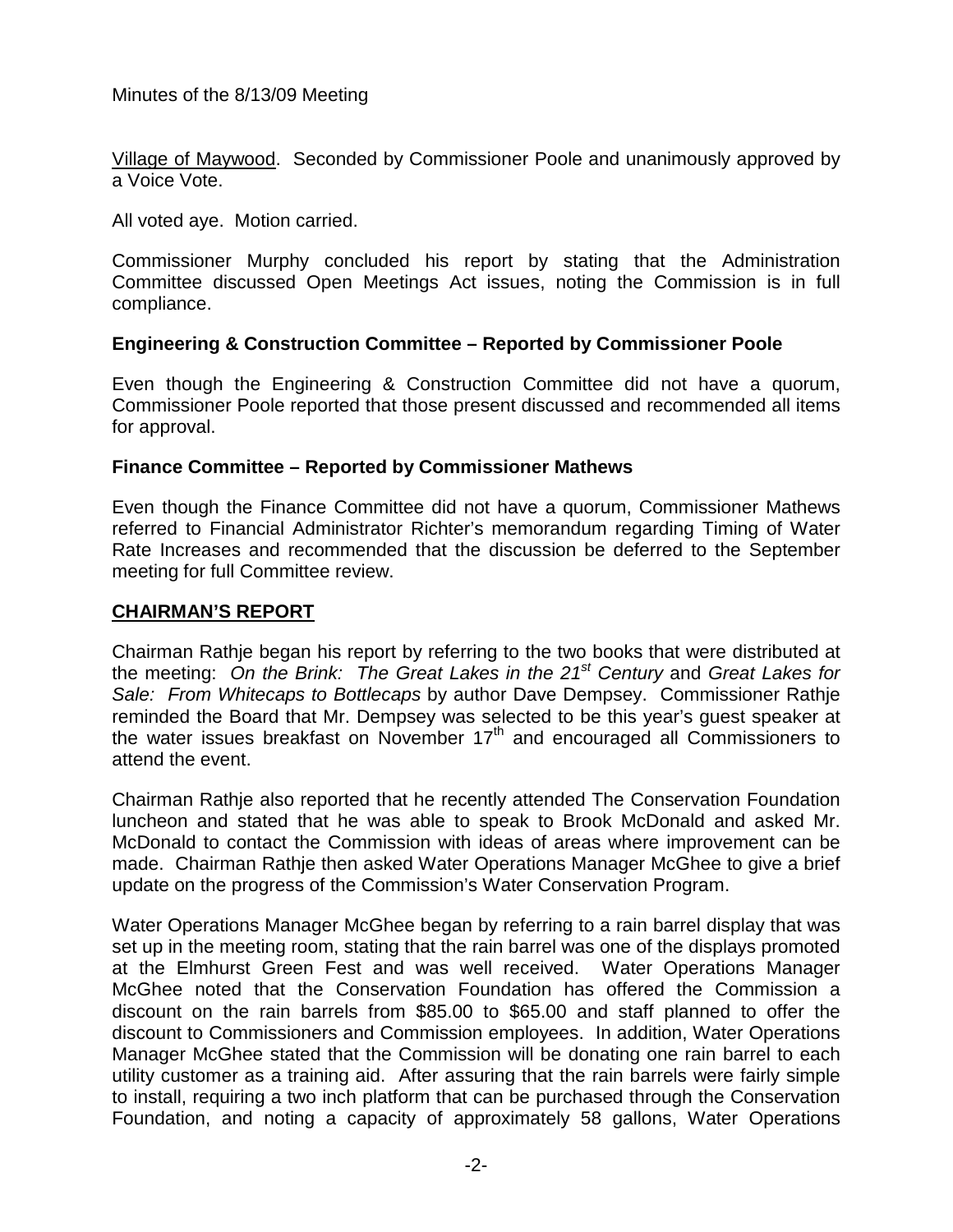Manager McGhee then mentioned Commission website developments, noting that the Commission is working on a water conservation website that will be linked to the Commission's website.

Water Operations Manager McGhee concluded his update by stating that the Commission has been invited to Cantigny's Green Fair to promote its water conservation program and is hopeful that more invitations will follow.

In referring back to the purchase of rain barrels by Commissioners and Commission employees, Commissioner Hartwig cautioned that public funds should not be encumbered for personal purchases.

Commissioner Mueller arrived at 7:48 P.M.

#### **MAJORITY OMNIBUS VOTE AGENDA**

Commissioner Chaplin requested that Resolution No. R-48-09 be removed from the Majority Omnibus Vote Agenda for separate consideration.

Commissioner Elliott moved to adopt the items listed on the revised Majority Omnibus Vote Agenda in a single group pursuant to the Omnibus Vote Procedures. Seconded by Commissioner Mathews and unanimously approved by a Roll Call Vote:

## **Majority Omnibus Vote**

- Ayes: E. Chaplin, T. Elliott, L. Hartwig, G. Mathews, W. Mueller, W. Murphy, A. Poole, and L. Rathje
- Nays: None
- Absent: T. Bennington, W. Maio, F. Saverino, J. Zay, and D. Zeilenga
- Item 1: Ordinance No. O-11-09: An Ordinance Requesting the Intergovernmental Transfer of Easement Rights for the DuPage County Glen Ellyn Heights Metering Station MS-9A Site and Authorizing the Execution of the DuPage County Glen Ellyn Heights Metering Station Easement Agreement— "Majority Omnibus Vote"
- Item 2: Ordinance No. O-12-09: An Ordinance Requesting the Intergovernmental Transfer of Easement Rights for the DuPage County Hobson Valley (Greene Road) Metering Station MS-9B Site and Authorizing the Execution of the DuPage County Hobson Valley (Greene Road) Metering Station Easement Agreement—"Majority Omnibus Vote"
- Item 3: Resolution No. R-47-09: A Resolution Approving and Authorizing the Execution of a First Amendment to the Contract for Document Management System Consulting Services—"Majority Omnibus Vote"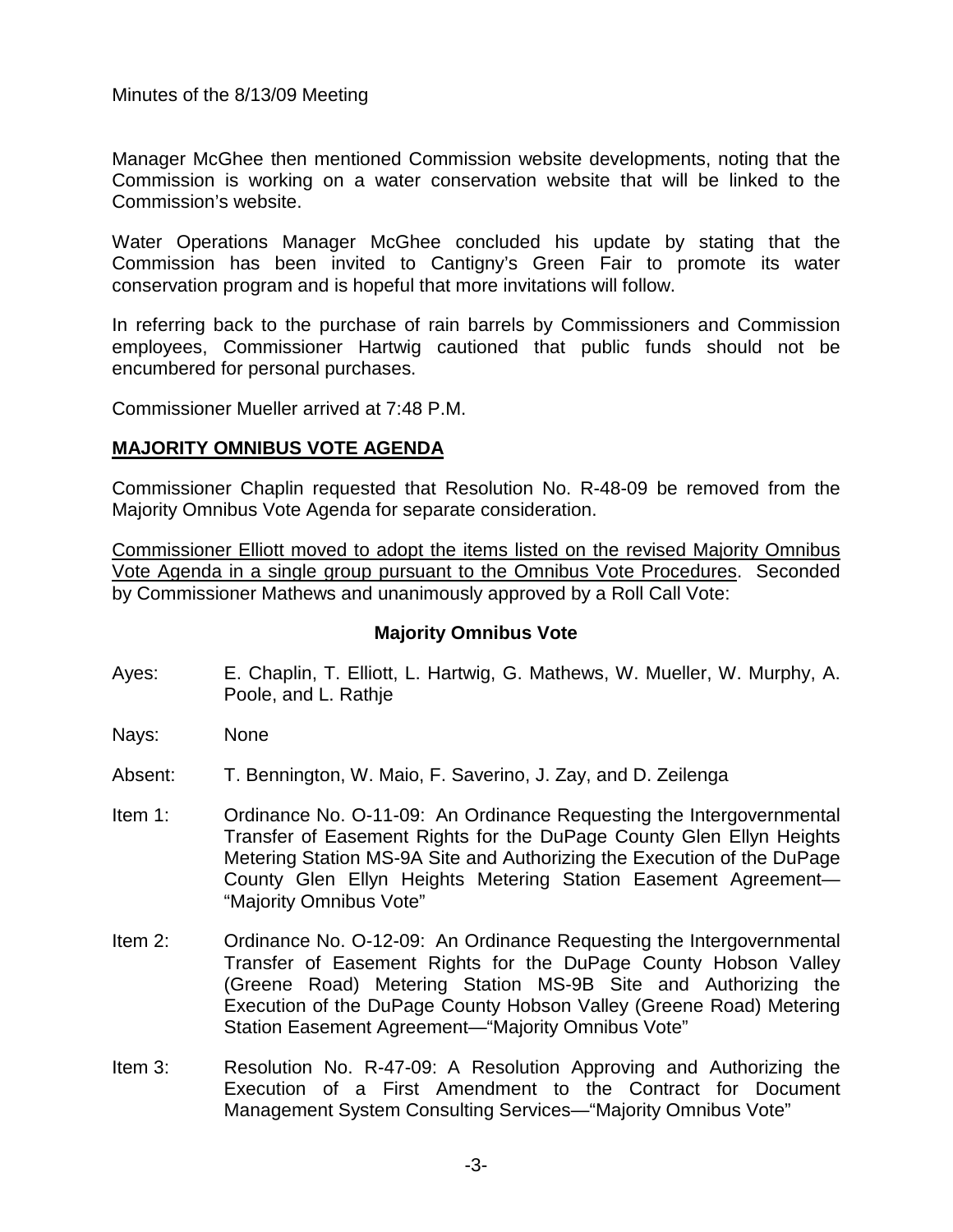Commissioner Murphy moved to adopt Resolution No. R-48-09: A Resolution Approving and Ratifying Certain Task Orders Under a Master Contract with Peters & Associates, Inc. at the August 13, 2009, DuPage Water Commission Meeting. Seconded by Commissioner Elliott and approved by a Roll Call Vote:

Ayes: T. Elliott, L. Hartwig, G. Mathews, W. Mueller, W. Murphy, A. Poole, and L. Rathje

Nays: E. Chaplin

Absent: T. Bennington, W. Maio, F. Saverino, J. Zay, and D. Zeilenga

## **SUPER/SPECIAL MAJORITY OMNIBUS VOTE AGENDA**

Commissioner Murphy moved to adopt the items listed on the Super/Special Majority Omnibus Vote Agenda in a single group pursuant to the Omnibus Vote Procedures. Seconded by Commissioner Chaplin.

Before the vote was called, Commissioner Hartwig noted his concerns regarding Resolution No. R-44-09 Change Order No. 2 to Contract PSD-6A/08 (Granular Material Storage and Vehicle Storage Buildings for the DuPage Pumping Station) which refers to a Storm Water Pollution Prevention Plan and the installation of fire suppression system control and alarms and asked why the City of Elmhurst neglected to bring these items to the Commission's attention before the project was bid.

After Commissioner Elliott concurred with Commissioner Hartwig and confirmed with General Manager Martin that Resolution No. R-44-09 Change Order No. 1 to Contract PSC-5/08 (Photovoltaic System at the Lexington Pumping Station) was a simple pass through to the City of Chicago, the motion was unanimously approved by a Roll Call Vote:

# **Super/Special Majority Omnibus Vote**

- Ayes: E. Chaplin, T. Elliott, L. Hartwig, G. Mathews, W. Mueller, W. Murphy, A. Poole, and L. Rathje
- Nays: None
- Absent: T. Bennington, W. Maio, F. Saverino, J. Zay, and D. Zeilenga
- Item 1: Resolution No. R-42-09: A Resolution Approving a Second Amendment to Task Order No. 21 Under the Master Contract with AECOM USA, Inc.— "Super/Special Majority Omnibus Vote"
- Item 2: Resolution No. R-43-09: A Resolution Approving and Ratifying Certain Work Authorization Orders Under Quick Response Electrical Contract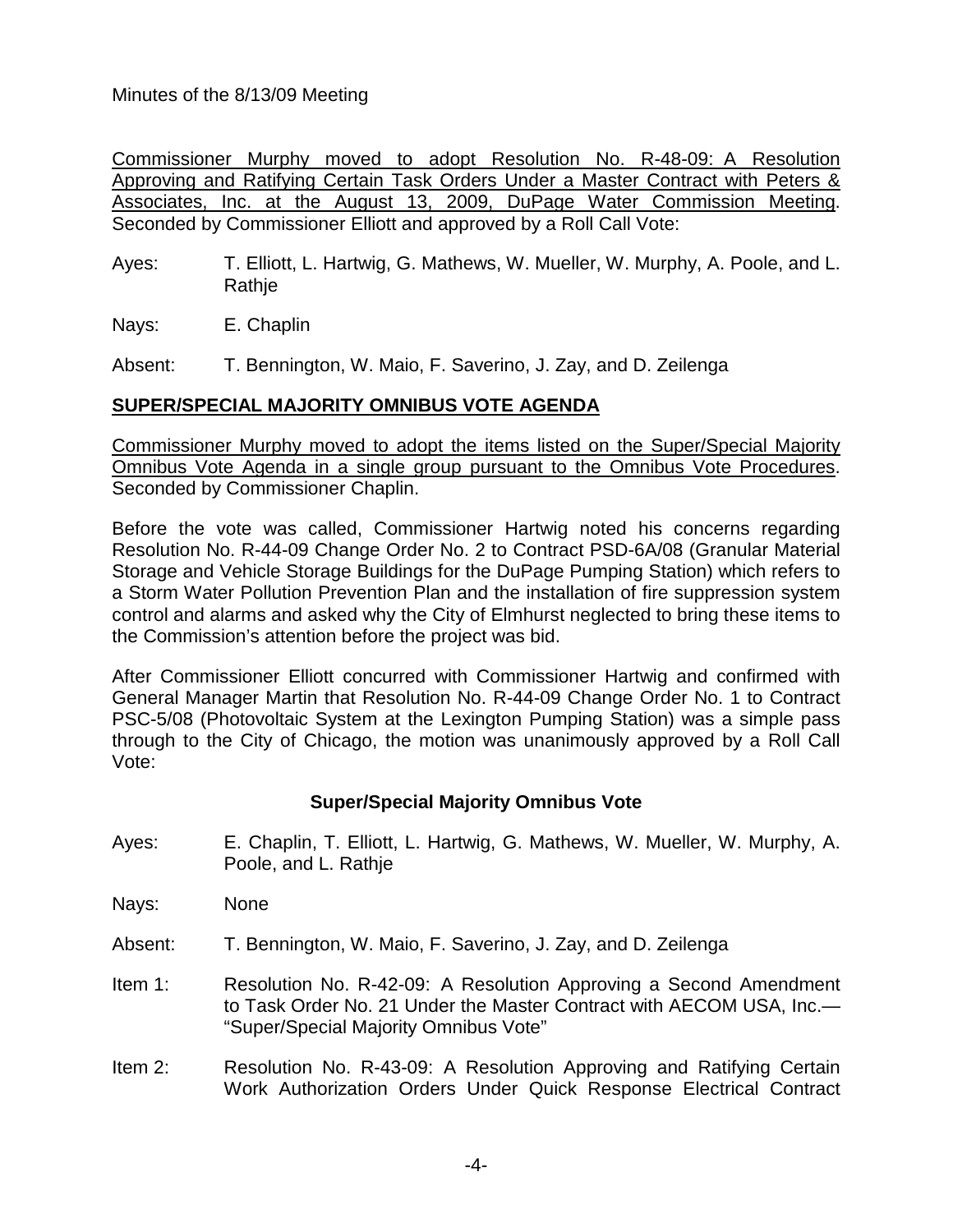QRE-4/08 at the August 13, 2009, DuPage Water Commission— "Super/Special Majority Omnibus Vote"

- Item 3: Resolution No. R-44-09: A Resolution Approving and Ratifying Certain Contract Change Orders at the August 13, 2009, DuPage Water Commission Meeting—"Super/Special Majority Omnibus Vote"
- Item 4: Resolution No. R-45-09: A Resolution Approving and Ratifying Certain Work Authorization Orders Under Quick Response Contract QR-8/08 at the August 13, 2009, DuPage Water Commission Meeting— "Super/Special Majority Omnibus Vote"
- Item 5: Resolution No. R-46-09: A Resolution Approving and Ratifying Certain Task Orders under a Master Contract with AECOM USA, Inc. at the August 13, 2009, DuPage Water Commission Meeting—"Super/Special Majority Omnibus Vote"

## **OLD BUSINESS**

None

## **NEW BUSINESS**

Commissioner Hartwig moved to approve Purchase Order No. 11674 in the amount of \$119,123.00, plus shipping, to HD Supply Waterworks. Seconded by Commissioner Mathews.

After General Manager Martin explained that the reason for the purchase is because the Commission's current meters are in the process of being phased out and replaced with a new meter design, but that parts will still be available for repair, and that the only reason the cost is over budget is because staff decided to purchase more spares, the motion was unanimously approved by a Roll Call Vote:

- Ayes: E. Chaplin, T. Elliott, L. Hartwig, G. Mathews, W. Mueller, W. Murphy, A. Poole, and L. Rathje
- Nays: None
- Absent: T. Bennington, W. Maio, F. Saverino, J. Zay, and D. Zeilenga

# **ACCOUNTS PAYABLE**

Commissioner Mueller moved to approve the Accounts Payable in the amount of \$64,828.48 subject to submission of all contractually required documentation. Seconded by Commissioner Elliott and unanimously approved by a Roll Call Vote: